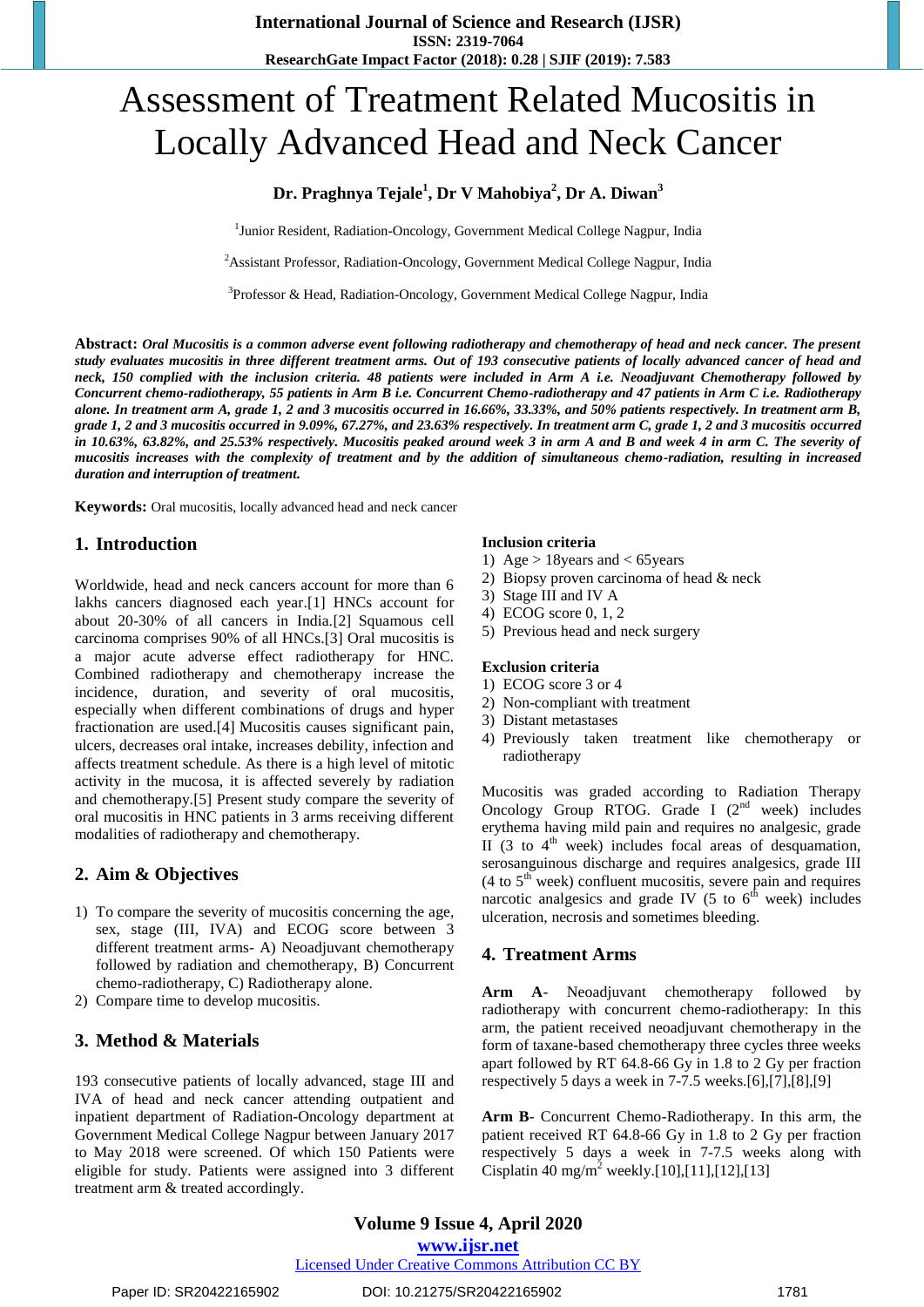**Arm C**- Radiotherapy. These patients received 64.8-66 Gy in 1.8 to 2 Gy per fraction, 5 days in 7-7.5 weeks. [14], [15], [16]

#### *Data Analysis*

Data were analyzed using software Epi-Info version 7.2. Results were presented in the form of tables & graphs. A chi-square test was used as a test of significance. A p-value of less than 0.05 was considered for significance.

## **5. Results**

Out of 193 patients of stage III and IVA of head and neck cancer 150 patients were eligible for the study. Arm A consists of 48, arm B of 55 and arm C of 47 patients. The demographic characteristics of the study subjects are given in table 1.

**Table 1:**Showing the demographic characteristics of patients

| Patients           | Arm A     | Arm B     | Arm C     | Total |                   |
|--------------------|-----------|-----------|-----------|-------|-------------------|
| characteristics    |           |           |           |       |                   |
| Number of patients | 48        | 55        | 47        | 150   |                   |
| <b>Sex</b>         | M 34      | M 37      | M 25      |       | M 96 $X^2 = 3.61$ |
|                    | F 14      | F 18      | F 22      | F 54  | $p=0.16$          |
| Mean Age (years)   | 50        | 40        | 49        |       | p<0.01            |
|                    | $(SD \pm$ | $(SD \pm$ | $(SD \pm$ |       |                   |
|                    | 5.92)     | 8.09)     | 7.59)     |       |                   |
| Stage              |           |           |           |       | $X^2=3.67$        |
| Ш                  | 18        | 31        | 23        |       | $P=0.15$          |
| IΑ                 | 30        | 24        | 24        |       |                   |
| <b>ECOG</b> score  |           |           |           |       |                   |
|                    | 4         | 17        | 4         | 25    | $X^2=$            |
|                    | 30        | 19        | 19        | 68    | 18.62,            |
| 2                  | 14        | 19        | 24        | 67    | P < 0.01          |

Table 2 and chart 1 are showing the number of subjects in treatment arms A, B, and C developing mucositis grade 1, 2, and 3. There was a significant difference in the occurrence of mucositis in different treatment arms. In treatment arm A, grade 1, 2 and 3 mucositis occurred in 16.66%, 33.33%, and 50% patients respectively. In treatment arm B, grade 1, 2 and 3 mucositis occurred in 9.09%, 67.27%, and 23.63% respectively. In treatment arm C, grade 1, 2 and 3 mucositis occurred in 10.63%, 63.82%, and 25.53% respectively.

**Table 2:** Table showing the distribution of cases according to mucositis grade in each treatment arm





Table 3 and chart 2 are showing the time in weeks to develop mucositis in each treatment arm. Most of the subjects developed mucositis in week 3 in arm A (68.75%), arm B  $(50.90\%)$  and week 4 in arm C  $(53.19\%)$  while no subject developed mucositis in week 1 and 6 in arm A and week 1 in arm B.

**Table 3:** The table is showing time (in weeks) to develop mucositis in each treatment arm

| Weeks                       | Treatment   |              |             |                             |  |
|-----------------------------|-------------|--------------|-------------|-----------------------------|--|
|                             | А           | В            | C           |                             |  |
|                             | $0(0\%)$    | $0(0\%)$     | 2(4.25%)    | $\mathcal{D}_{\mathcal{L}}$ |  |
| $\mathcal{D}_{\mathcal{L}}$ | 10 (20.83%) | 4(7.27%)     | 3(6.38%)    | 17                          |  |
| 3                           | 33 (68.75%) | 28 (50.90%)  | 8 (17.02%)  | 69                          |  |
|                             | $1(2.08\%)$ | 13 (23.63%)  | 25 (53.19%) | 39                          |  |
|                             | $4(8.33\%)$ | $6(10.90\%)$ | 8 (17.02%)  | 18                          |  |
|                             | $0(0\%)$    | 4(7.27%)     | 1(2.12%)    | 5                           |  |
| Total                       | 48 (100%)   | 55 (100%)    | 47 (100%)   | 150                         |  |



## **6. Discussion**

It is well known that the severity of mucositis increases with the increasing dose and duration of chemotherapy and/or radiation. Mucositis causes significant debility in terms of poor oral intake, malnutrition, pain, and infection. There are several treatment regimens for head and neck cancer but there are few studies to compare mucositis among these treatment regimens. Thus, in the current study, we have compared mucositis among three different treatment regimens. Our study shows that there was a significant difference in the occurrence of different grades of mucositis among the treatment regimens. In treatment arm A i.e., neoadjuvant chemotherapy followed by concurrent chemoradiation there was a higher number of patients with grade 3 mucositis (50%, n=24) while there was a higher number of grade 2 mucositis in arm B i.e., concurrent chemo-radiation (67.27%, n=37) and arm C i.e., radiation (63.82%, n=30). In a study by Garima et al grade III mucositis occurred in 33% patients receiving neoadjuvant chemotherapy followed by accelerated radical radiotherapy, 22% in patients receiving neoadjuvant chemotherapy followed by concomitant conventional radical radiotherapy with carboplatin and 4% in patients receiving neoadjuvant chemotherapy followed by conventional radical radiotherapy.[17]

#### **Volume 9 Issue 4, April 2020 www.ijsr.net** Licensed Under Creative Commons Attribution CC BY